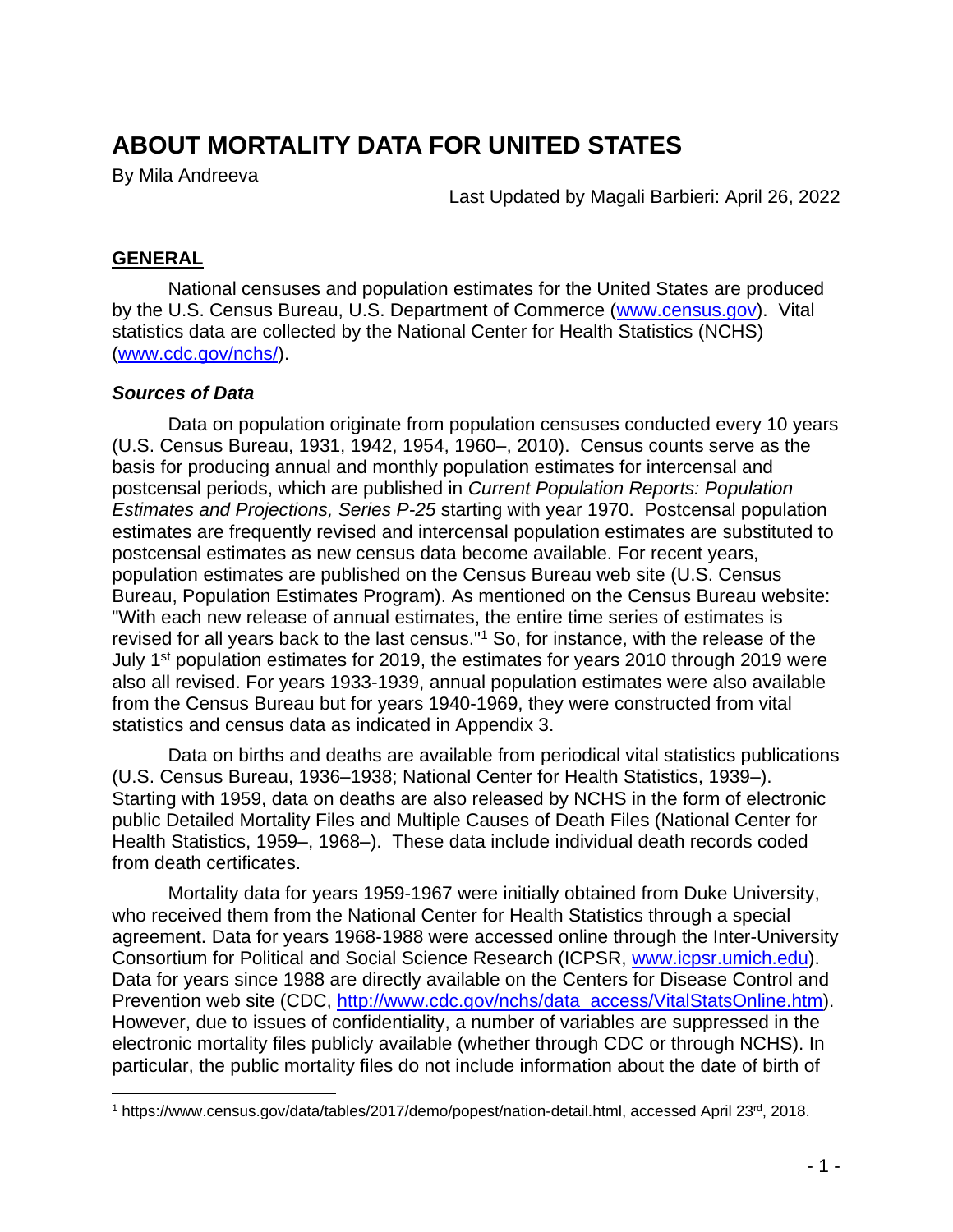the deceased for all years starting with 1989. Consequently, we have requested and been granted access through the Berkeley Research Data Center to the restricted mortality files so as to tabulate death counts by Lexis triangles (i.e. by both age and year of birth) for all deaths. The publicly available data are released earlier than the protected data so we typically conduct two updates each year: a first, preliminary, update using the publicly available mortality data (deaths by sex and single year of age) and the mid-year population estimates for that same year, and, once the restricted mortality files have been released to our RDC account, a second update using these restricted data (from which we tabulate the deaths by sex, single year of age and birth cohort) as well as the mid-year population estimates for that same year and for the following year. The current update uses the restricted mortality data (deaths by Lexis triangle) for 2020.

#### **TERRITORIAL COVERAGE**

Until 1959, data on population and deaths refer to territory of the United States excluding Alaska and Hawaii. Since 1959, geographical coverage includes the 50 states and the District of Columbia.

### **DEATH COUNT DATA**

#### *Coverage and Completeness*

In the early years of the 20<sup>th</sup> century, vital statistics for United States were based on data from those states admitted to the Death Registration Area, the number of which increased over time. This process was completed in 1933 with the admission of Texas. Given the legal requirements of death registration, the data on deaths are considered to be complete and of acceptable quality since 1933, explaining why the HMD mortality series for the United States start with this year.

Mortality data for the United States are confined to events registered in the United States (as defined in the previous section). The data do not cover vital events to U.S. residents occurring outside of the United States. If the death of a nonresident occurred in the United States, it was included in the U.S. vital statistics. For nonresidents, the usual practice was to attribute the place of death as the place of residence. Since 1970, it is possible to identify deaths of nonresidents and, consequently, to exclude them from tabulations. Therefore, for the years 1933–1969, deaths in the HMD cover both residents and nonresidents (i.e., the *de facto* population), and for the period starting in 1970, they only cover residents.

#### *Specific Details*

#### *Tabulation of Deaths from Individual Death Certificate Data*

As described above, deaths included in the mortality database have been tabulated from individual death records disseminated by NCHS in the form of Detailed Mortality Files (MDF) and Multiple Cause of Death Files (MCD) for all years 1959 and after. For all years when information on both the age at death and the date of birth are available (1989 and after), deaths were directly tabulated into Lexis triangles (see 1989- 2019 for details). The detailed age at death was also used in cases where the age and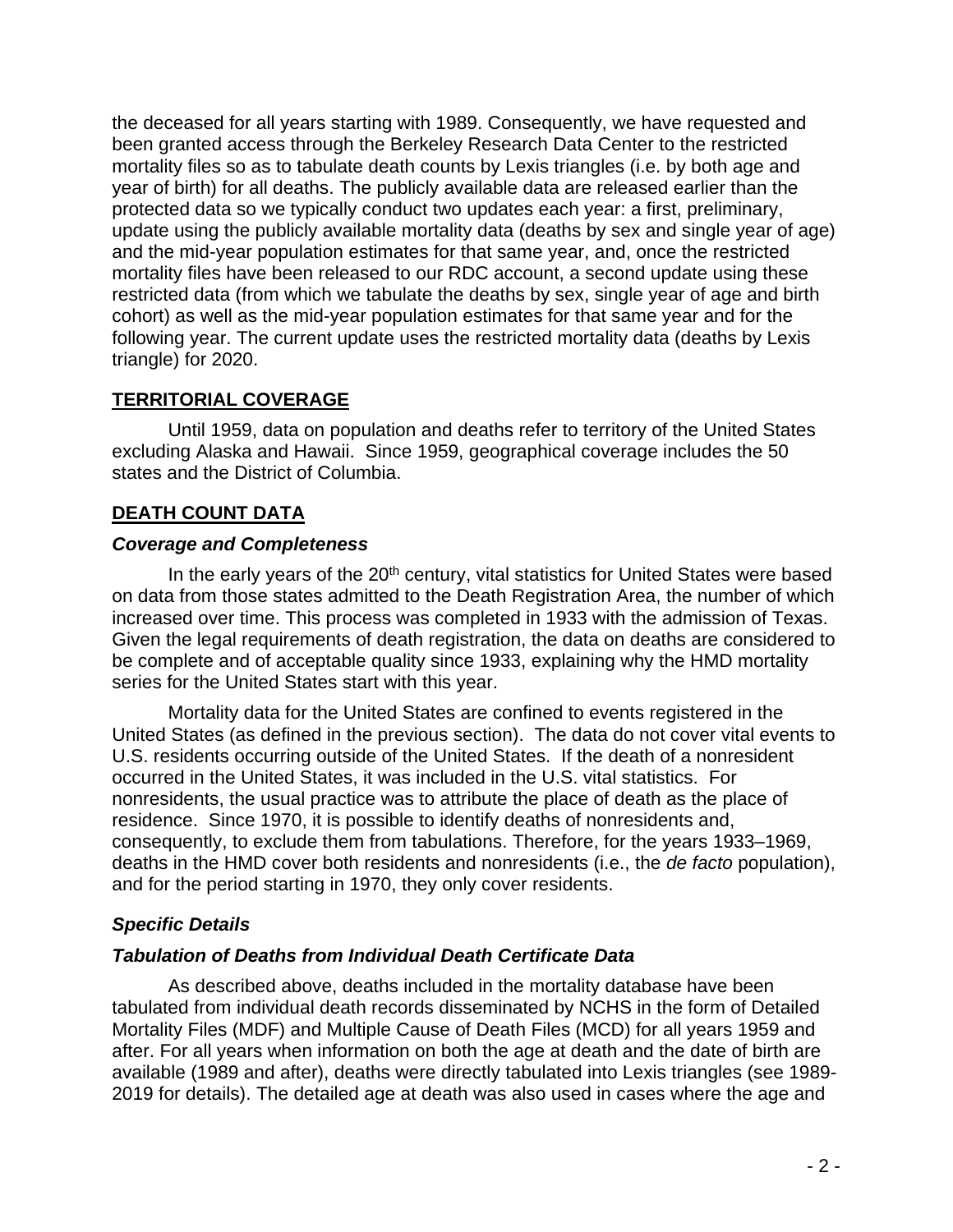birth cohort information were either inconsistent or missing as described below. For years before 1989, deaths by single-year-of-age were allocated to Lexis triangles using all the information available. More specifically, for deaths below age one, the detailed age at death (provided in hours, minutes, weeks or months) was used to exactly determine the corresponding upper or lower Lexis triangle. For all other deaths, information on the exact date of death (month and, where available, day) was used as described in Appendix 2.

#### **1933–1958**

For these years, death by age and sex tabulations were copied from published vital statistics volumes and processed according to standard HMD methods.

#### **1959–1967**

For the years 1959–1961, the day of death is not coded, so tabulations are based on the month of death only, while for the years 1962–1967, both the day and the month of death are available for most records.

According to the documentation, data for Hawaii are included in the 1959 file, even though they were not included in published U.S. figures until 1960. In addition, the annual report for the *Vital Statistics of the United States, 1959* was not produced using the 1959 tape file. The 1959 tape file was provided to the Division of Vital Statistics by a group commissioned by the American Public Health Association (APHA) to work on mortality in 1959–61.

#### **1968–1978**

The data for 1975 that are available through the ICPSR website appear to include several corrupt records, so the 1975 MCD file was obtained directly from NCHS by Duke University and the data from ICPSR were not used. The coding of variables used for tabulations and the information included in the data files are consistent throughout the whole period, so the same procedure has been applied to all files.

For the years 1968–1971, the day of death is not available; for years 1972–1978, the complete date of death is recorded.

#### **1979–1980**

The source and processing of the data are the same as for the years 1968–1978.

#### **1981–1988**

The source and processing of the data are the same as for the years 1968–1978.

In 1988, the residential status of 101 decedents was coded to unknown (code=9). According to the documentation, the State of Georgia did not disclose residency details for HIV/AIDS deaths, so U.S. residency was assumed in all such cases and those deaths were included in the database.

#### **1989–2020**

Death counts for all years starting with 1989 can be tabulated directly by Lexis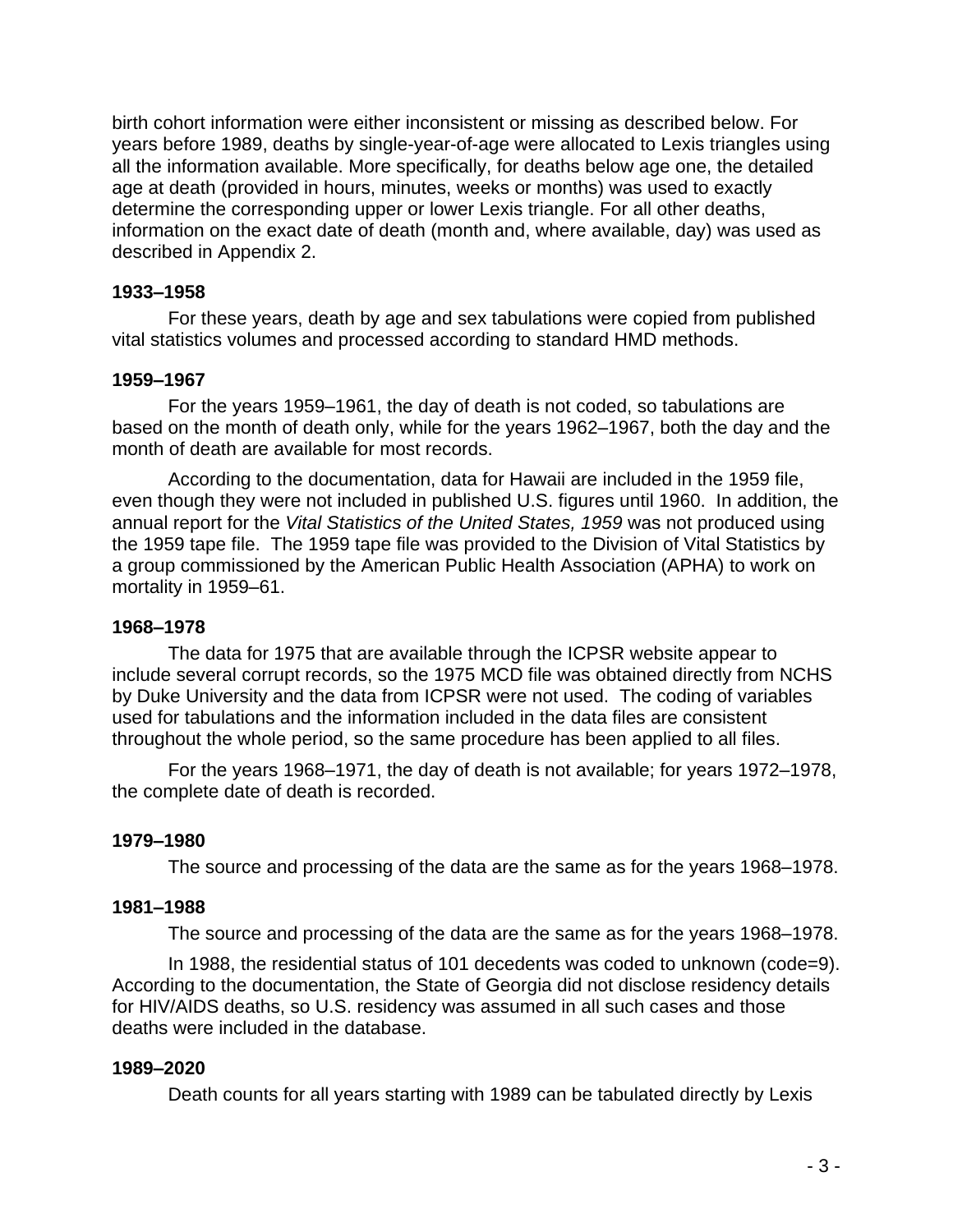triangles since both the age variable and the date of birth variable are available. When either the date of birth or the age is inconsistent or missing, the remaining information (including the exact date of death) is used to determine to which Lexis triangle a death should be allocated following the method described in Appendix 2.

In addition and per agreement with NCHS regulations, because of confidentiality issues, no count should be lower than 10 (and other than 0) in tabulations for national level data. Such counts are suppressed at the RDC and cannot be used for HMD calculations. Consequently, in these cases (which, so far, have only occurred at ages 100 or above), we used the publicly available mortality files from the NCHS (which do not include birth cohort information) to tabulate death counts by sex and single year of age. Death counts provided by single years of age were allocated to Lexis triangles following the standard HMD Methods Protocol.

#### **POPULATION COUNT DATA**

#### *Coverage and Completeness*

Data on population refer to the resident population of the United States. Every year, the US Census Bureau releases a new set of July 1<sup>st</sup> population estimates for all calendar years since the previous census, i.e. the so-called post-censal estimates. In addition, with each new census, a new (final) set of annual population estimates is produced for the period between the last two censuses, i.e. the inter-censal estimates. Whether inter-censal or post-censal, the Census Bureau annual estimates are calculated from adjusted census counts, birth and death counts, as well as estimates of net international migration counts.

The adjustments made to the census counts are carried out by the Census Bureau to account for coverage issues. For instance, the census typically undercounts children below the age of 17, especially those below age 4, and tends to overcount adults over the age of 50. The adjustments to Census counts are done based on the results of additional information. The primary sources of such information are the postenumeration surveys (carried out following a census to verify which groups might have been missed or double counted) and demographic analysis relying on vital statistics, estimates of international migration, and other sources of population information such as data from the Social Security administration (more specifically data from the Centers for Medicare and Medicaid Services).

The most recent census conducted in 2020 was no exception and the Census Bureau concluded from its demographic analyses that, as in previous enumerations, children had been undercounted (by as much as 5% under age 4) and that the population aged 50 years and over had been overcounted (by 0.55% for males and 2.63% for females). In addition, the census counts were found to exhibit evidence of age heaping starting at age 20 years<sup>2</sup> (Census Bureau, 2022). The results of these analyses are taken into account by the Census Bureau to produce reliable annual

 $2$  See in particular a plot produced by the Census Bureau that compares the age pyramids for the total US population by sex and single year of age using the 2020 Demographic Analysis study, the Vintage 2020 and Vintage 2021 Blended Base estimates, and the 2020 raw Census counts at [https://www.census.gov/content/dam/Census/newsroom/blogs/2022/rs-popestimates-covid](https://www.census.gov/content/dam/Census/newsroom/blogs/2022/rs-popestimates-covid-impacts/rsblog-popestimates-covid-impacts-figure1.jpg)[impacts/rsblog-popestimates-covid-impacts-figure1.jpg](https://www.census.gov/content/dam/Census/newsroom/blogs/2022/rs-popestimates-covid-impacts/rsblog-popestimates-covid-impacts-figure1.jpg) [accessed April 19, 2022].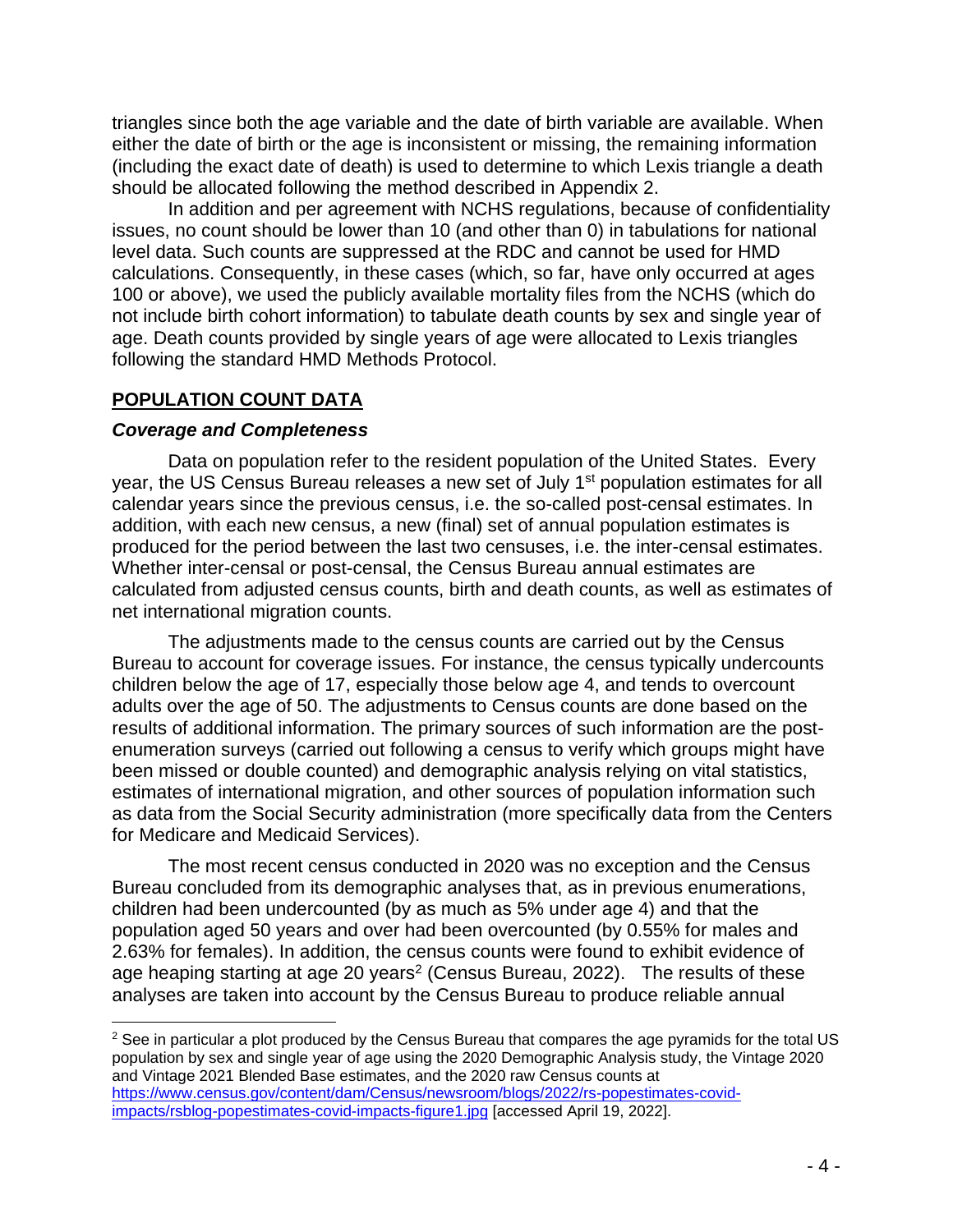population estimates by sex and single year of age. The HMD series does not rely on the raw census data but on the adjusted annual population estimates as they become available each year from the Census Bureau.

#### *Specific Details*

For the years 1940-1969, custom population estimates have been computed based on published population estimates from various sources. Details are provided in Appendix 3.

#### **BIRTH COUNT DATA**

#### *Coverage and Completeness*

As for the mortality statistics, due to the legal requirements of birth registration, the data on births are considered to be virtually complete and of a good quality since 1959, with some limitations for prior years. For the years 1933–1959, the Human Mortality Database (HMD) includes births adjusted for under-registration. The adjusted births for the period from 1935 to 1950 were published by NCHS (see NCHS, 1961, for years 1935 and 1940-1959, and NCHS, 1954 for years 1936–1939). For the years 1933–1934, the adjusted births were estimated by applying published rates of underreport for both sexes combined to the unadjusted births by sex (NCHS, 1966). Both series of births are included in the raw data.

#### *Specific Details*

Birth data for the United States are confined to events registered in the United States. Births to legal residents of the U.S. that occurred in other parts of the world are excluded from published vital statistics. Prior to 1970, births to non-residents (that occurred in the U.S.) were included in the statistics (i.e., the *de facto* population), whereas for 1970 and thereafter, births to nonresidents are excluded (i.e., the data refer only to the *de jure* population).

The official vital statistics counts in 1959 exclude births that occurred in Hawaii. In order to be consistent with the geographic coverage for population and mortality statistics, the counts have been adjusted to include births in Hawaii.

#### **REVISION HISTORY**

#### *Changes starting with the August 2015 revision:*

**Deaths:** the HMD gained access to the NCHS restricted Detailed Mortality Files for years since 1989 through the University of California, Berkeley, Research Data Center. The restricted files provide more detailed information than the public file (in particular as regard the exact date of birth and the exact date of death for each record). These data have replaced the previous input mortality data (public files) and they have been used as described in this document.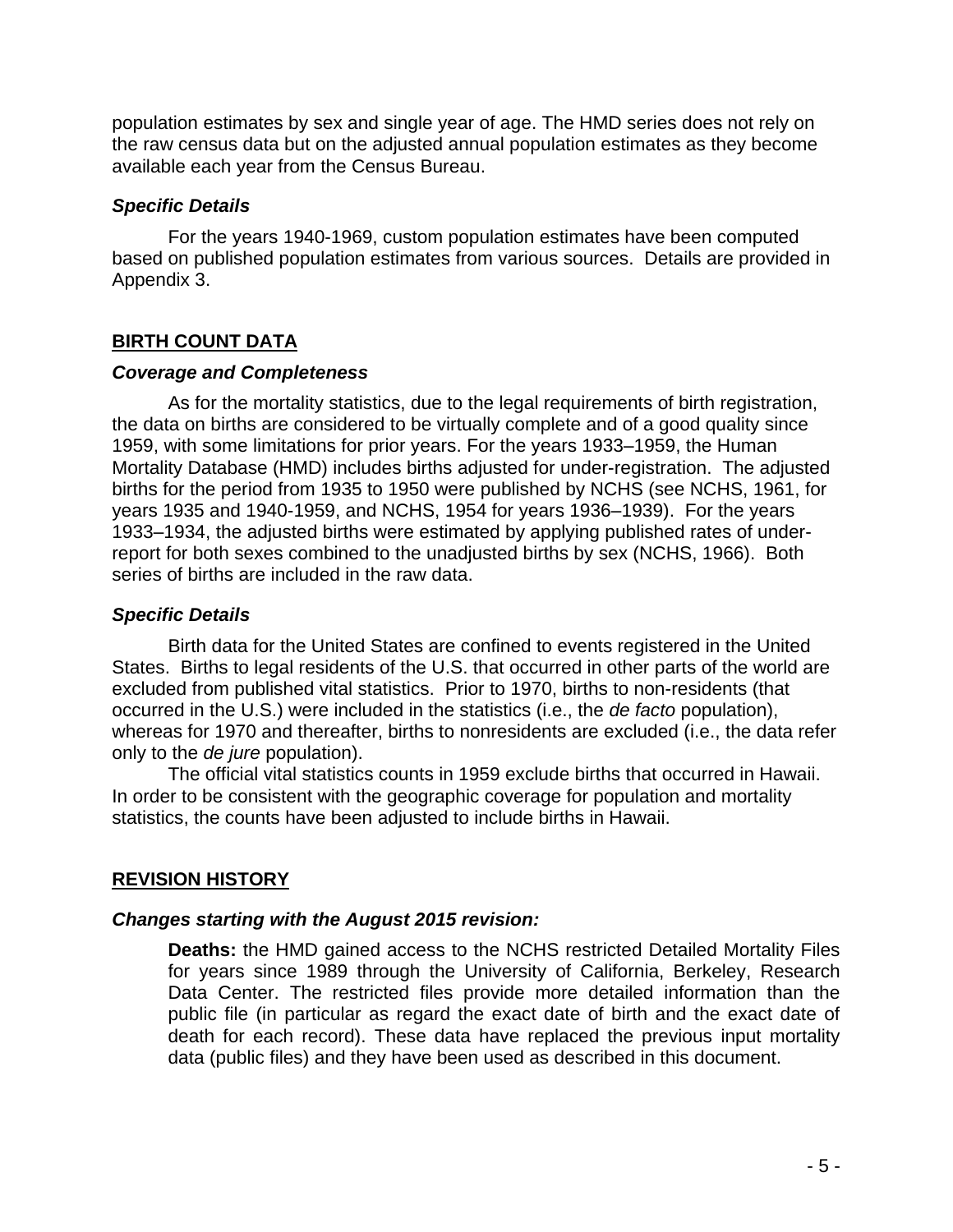#### *Changes with the December 2017 revision:*

**Life tables:** All life tables have been recalculated using a modified methods protocol. The revised protocol (Version 6) includes two changes: 1) a more precise way to calculate a0, the mean age at death for children dying during the first year of life and 2) the use of birth-by-month data (where and when available) to more accurately estimate population exposures. These changes have been implemented simultaneously for ALL HMD series/countries. For more details about these changes, see the revised Methods Protocol (at http://v6.mortality.org/Public/Docs/MethodsProtocol.pdf), particularly section 7.1 on Period life tables and section 6 and Appendix E, on death rates. The life tables calculated under the prior methods (Version 5) remain available at v5.mortality.org but will not be further updated.

#### **ACKNOWLEDGEMENTS**

We would like to thank Thomas Dunn and the entire staff at the Systems, Programming, and Statistical Resource Branch of the Division of Vital Statistics at NCHS for their assistance in compiling these data. Thanks as well to Robert Anderson and to Elizabeth Arias at NCHS for their help with earlier data collection for the precursor to the HMD—the Berkeley Mortality Database, and for their support to assemble more recent data. We also thank Cynthia Owens for the overall coordination of activities at Duke University.

#### **REFERENCES**

Census Bureau, Post-Enumeration Survey and Demographic Analysis help evaluate 2020 Census results, March 10, 2022. https://www.census.gov/newsroom/pressreleases/2022/2020-census-estimates-of-undercount-andovercount.html#:~:text=The%20PES%20found%20that%20the,not%20statistically% 20different%20from%20zero.

National Center for Health Statistics. (1959–). Mortality Detail Files.

- National Center for Health Statistics. (1939–). Vital Statistics of the United States, 1937–.
- National Center for Health Statistics (1954). Vital Statistics of the United States, 1950. Volume 1. Table 6.06.
- National Center for Health Statistics, (1961). Vital Statistics of the United States, 1959. Volume 1. Table 3-B.
- National Center for Health Statistics, (1966). Natality Statistics Analysis, 1963. Series 21. No 8. Table 1 Live births, births rates, and fertility rates: United States, 1909 - 1965.
- National Center for Health Statistics. (1968–). Multiple Cause of Death Public Use Tapes.
- U.S. Census Bureau, U.S. Department of Commerce. Fifteenth Census of the United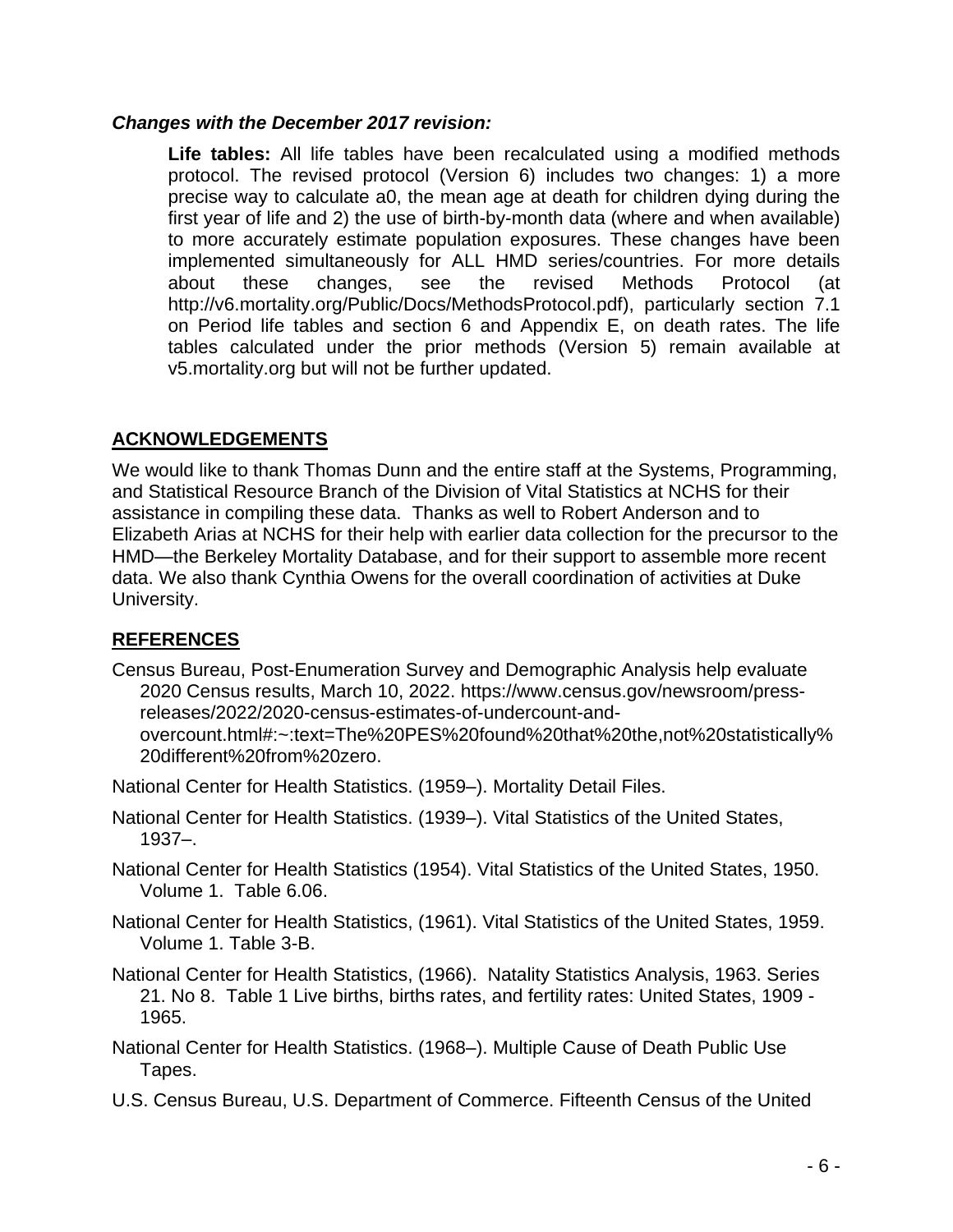States: 1930. (1931). Population Volume I Number and Distribution of the Inhabitants.

- U.S. Census Bureau, U.S. Department of Commerce. (1936–1938). Mortality Statistics. 1933–1936.
- U.S. Census Bureau, U.S. Department of Commerce. Sixteenth Census of the United States : 1940. (1942). Population Volume I. Number Inhabitants.
- U.S. Census Bureau, U.S. Department of Commerce. (1954). Series P-25, No. 98. Estimates of the Population of the United States and of the Components of change by Age, Color and Sex: 1940 to 1950.
- U.S. Census Bureau, U.S. Department of Commerce. (1960–). Characteristics of the Population, United States: Summary.
- U.S. Census Bureau, U.S. Department of Commerce. (1965). Current Population Reports. Population Estimates. Series P-25, No. 310. Estimates of the population of the United States, by Age, Sex, and Race: 1950 to 1960.
- U.S. Census Bureau, U.S. Department of Commerce. (1974). Current Population Reports. Population Estimates. Series P-25, No. 519. Estimates of the population of the United States, by Age, Sex, and Race: April 1, 1960 to July 1, 1973.
- U.S. Census Bureau, U. S. Department of Commerce. (2001). Summary File 1, 2000 Census of Population and Housing, Technical Documentation. U.S. Census Bureau [\(http://www.census.gov\)](http://www.census.gov/).
- U.S. Census Bureau, U. S. Department of Commerce. POPULATION U. S. POPULATION ESTIMATES BY AGE, SEX, AND RACE: 1900-1979 (PE-11). DSK.POP00/79-PE11
- U.S. Census Bureau. Population Estimates Program [\(http://www.census.gov/popest/estimates.php\)](http://www.census.gov/popest/estimates.php).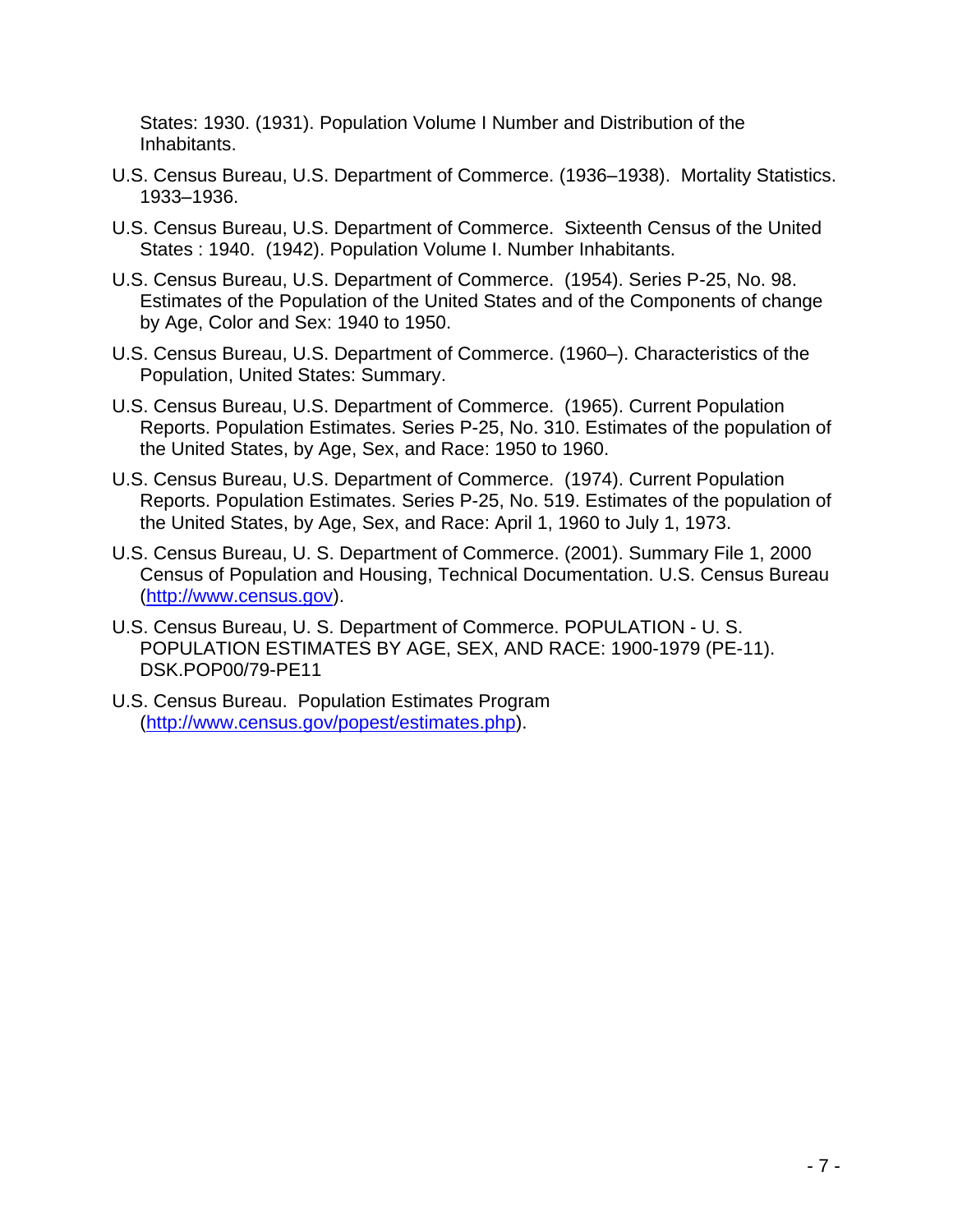# **APPENDIX 1:**

# **Description of the original data used for HMD calculations**

### **DEATHS**

| Period           | Type of Data                                                                                                                                              | Age groups                                               | Comments                                                                                                                                                                                                                                                                           | RefCode(s) <sup>+</sup>                                                                                                  |
|------------------|-----------------------------------------------------------------------------------------------------------------------------------------------------------|----------------------------------------------------------|------------------------------------------------------------------------------------------------------------------------------------------------------------------------------------------------------------------------------------------------------------------------------------|--------------------------------------------------------------------------------------------------------------------------|
| $1933 -$<br>1950 | Annual death<br>counts for the de<br>facto population<br>by 5-year age<br>group                                                                           | $0,15-9100+$                                             |                                                                                                                                                                                                                                                                                    | 1, 5, 7, 9,<br>11, 13, 15,<br>25, 27, 29,<br>31, 33, 35,<br>37, 39, 41,<br>46, 49                                        |
| $1951 -$<br>1952 | Annual death<br>counts for the de<br>facto population<br>by 5-year age<br>group to age 85<br>and by single year<br>of age for ages 85<br>and older        | $0, 15 - 980 -$<br>84, 85,<br>$86,100+$                  |                                                                                                                                                                                                                                                                                    | 53, 55                                                                                                                   |
| $1953 -$<br>1958 | Annual death<br>counts for the de<br><i>facto</i> population<br>by 5-year age<br>group to age 85<br>and by single year<br>of age for ages 85<br>and older | $0, 15 - 980 -$<br>84, 85,<br>86,maximum<br>age attained |                                                                                                                                                                                                                                                                                    | 57, 59, 63,<br>65, 67, 69                                                                                                |
| 1959-<br>1969    | Annual death<br>counts for the de<br>facto population<br>by single year of<br>age and year of<br>birth (Lexis<br>triangles)                               | $0, 1, \ldots$ maximum<br>age attained                   | Deaths have been<br>tabulated from individual<br>death certificates data. <sup>‡</sup>                                                                                                                                                                                             | 79, 89, 93,<br>97, 101,<br>105, 109,<br>113, 117,<br>123, 129                                                            |
| $1970 -$<br>1988 | Annual death<br>counts for U.S.<br>residents by<br>single year of age<br>and year of birth<br>(Lexis triangles)                                           | $0, 1, \ldots$ maximum<br>age attained                   | Deaths to U.S. residents<br>occurring in outlying<br>territories (e.g., Puerto<br>Rico, U.S. Virgin Islands)<br>or a foreign country<br>(including Canada) are<br>excluded, as are deaths to<br>non-residents. Deaths<br>have been tabulated from<br>individual death certificates | 133, 137,<br>141, 145,<br>149, 153,<br>157, 161,<br>165, 169,<br>175, 179,<br>183, 187,<br>191, 195,<br>199, 203,<br>207 |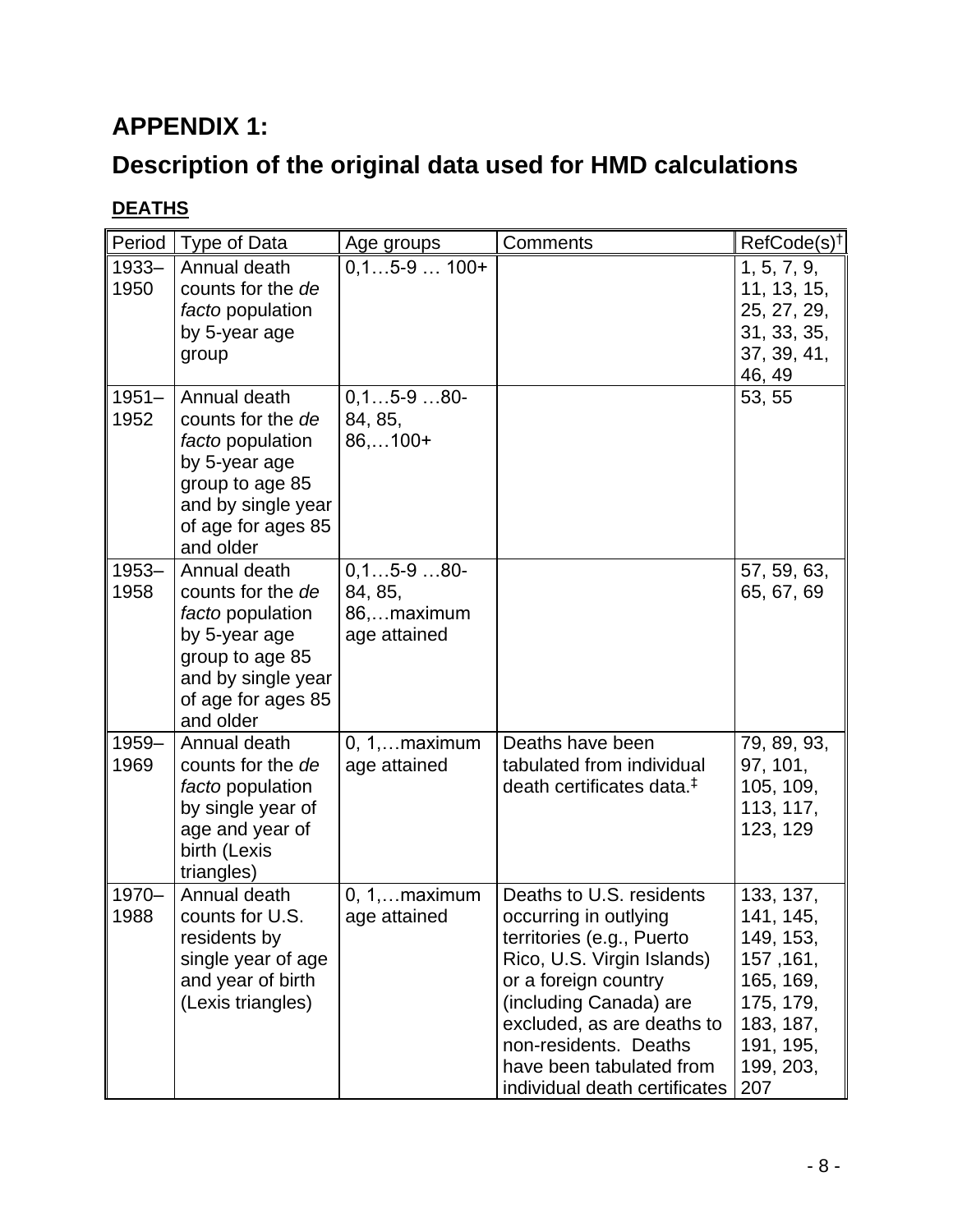| Period | Type of Data        | Age groups             | Comments                      | RefCode(s) <sup>†</sup> |
|--------|---------------------|------------------------|-------------------------------|-------------------------|
|        |                     |                        | $data.*$                      |                         |
| 1989-  | Annual death        | $0, 1, \ldots$ maximum | Deaths to U.S. residents      | 212, 214,               |
| 2020   | counts for U.S.     | age attained with      | occurring in outlying         | 216, 218,               |
|        | residents by        | $10+$ deaths;          | territories (e.g., Puerto     | 220, 222,               |
|        | single year of age  | complemented           | Rico, U.S. Virgin Islands)    | 224, 226,               |
|        | and year of birth   | with deaths by         | or a foreign country          | 228, 230,               |
|        | (Lexis triangles)   | single year of         | (including Canada) are        | 236, 238,               |
|        | or by single year   | age from the           | excluded, as are deaths to    | 240, 242,               |
|        | of $age^{\ddagger}$ | publicly available     | non-residents. Deaths         | 244, 246,               |
|        |                     | mortality files for    | have been tabulated from      | 248, 250,               |
|        |                     | higher ages as         | individual death certificates | 252, 253,               |
|        |                     | described in this      | $data.*$                      | 254, 256,               |
|        |                     | document               |                               | 260, 264,               |
|        |                     |                        |                               | 266, 270,               |
|        |                     |                        |                               | 277, 278,               |
|        |                     |                        |                               | 280, 281,               |
|        |                     |                        |                               | 285, 286.               |
|        |                     |                        |                               | 292, 293,               |
|        |                     |                        |                               | 296, 298,               |
|        |                     |                        |                               | 299, 301,               |
|        |                     |                        |                               | 303                     |

† The reference code is used in the raw data files (Input Database) to link data with sources.

‡ For details, see Appendix 2.

### **POPULATION**

| Period   | Type of Data                             | Age    | Comments                                         | RefCode(s) |
|----------|------------------------------------------|--------|--------------------------------------------------|------------|
|          |                                          | groups |                                                  |            |
| $1933 -$ | Annual population                        | 0, 1   |                                                  | 19         |
| 1939     | estimates for the resident<br>population | 75+    |                                                  |            |
| 1940-    | Annual population                        | 0, 1   | Custom computations                              | 45         |
| 1949     | estimates for the resident               | $85+$  | based on population                              |            |
|          | population                               |        | available from different<br>sources <sup>†</sup> |            |
| $1950 -$ | Annual population                        | 0, 1   | <b>Custom computations</b>                       | 71         |
| 1958     | estimates for the resident               | $85+$  | based on population                              |            |
|          | population                               |        | available from different                         |            |
|          |                                          |        | sources <sup>†</sup>                             |            |
| 1959     | Annual population                        | 0, 1   | <b>Custom computations</b>                       | 85         |
|          | estimates for the resident               | $85+$  | based on population                              |            |
|          | population                               |        | available from different                         |            |
|          |                                          |        | sources <sup>†</sup>                             |            |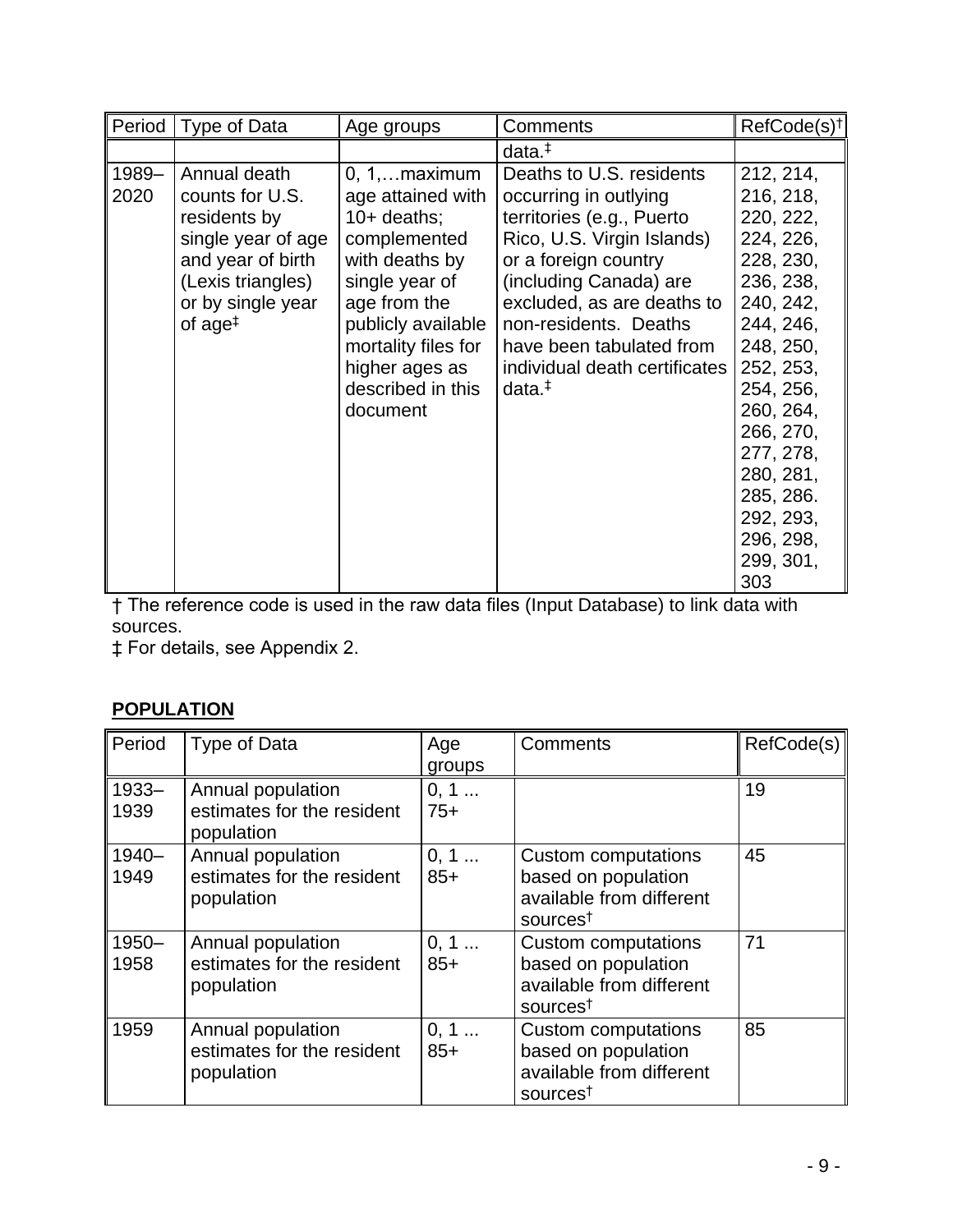| Period           | Type of Data                                                                      | Age<br>groups    | Comments                                                                                              | RefCode(s) |
|------------------|-----------------------------------------------------------------------------------|------------------|-------------------------------------------------------------------------------------------------------|------------|
| 1960-<br>1969    | Annual population<br>estimates for the resident<br>population                     | 0, 1<br>$85+$    | <b>Custom computations</b><br>based on population<br>available from different<br>sources <sup>†</sup> | 125        |
| 1970-<br>1979    | Intercensal population<br>estimates for the resident<br>population                | 0, 1<br>$85+$    |                                                                                                       | 171        |
| 1980-<br>1999    | Intercensal population<br>estimates for the resident<br>population <sup>#</sup>   | 0, 1<br>99, 100+ |                                                                                                       | 287, 288   |
| $2000 -$<br>2009 | Intercensal population<br>estimates for the resident<br>population <sup>#</sup>   | 0, 1<br>$85+$    |                                                                                                       | 289        |
| $2010 -$<br>2019 | Inter-censal population<br>estimates for the resident<br>population <sup>##</sup> | 0, 1<br>$100+$   |                                                                                                       | 302        |
| $2020 -$<br>2021 | Post-censal population<br>estimates for the resident<br>population <sup>##</sup>  | 0, 1<br>$100+$   |                                                                                                       | 305        |

† For details, see Appendix 3.

‡ Data are available on the Census Bureau web site [\(http://www.census.gov\)](http://www.census.gov/). For the specific URLs and download dates, see the reference file for the raw data. ‡‡ Data are available on the Census Bureau web site: <https://www.census.gov/programs-surveys/popest/data/tables.html>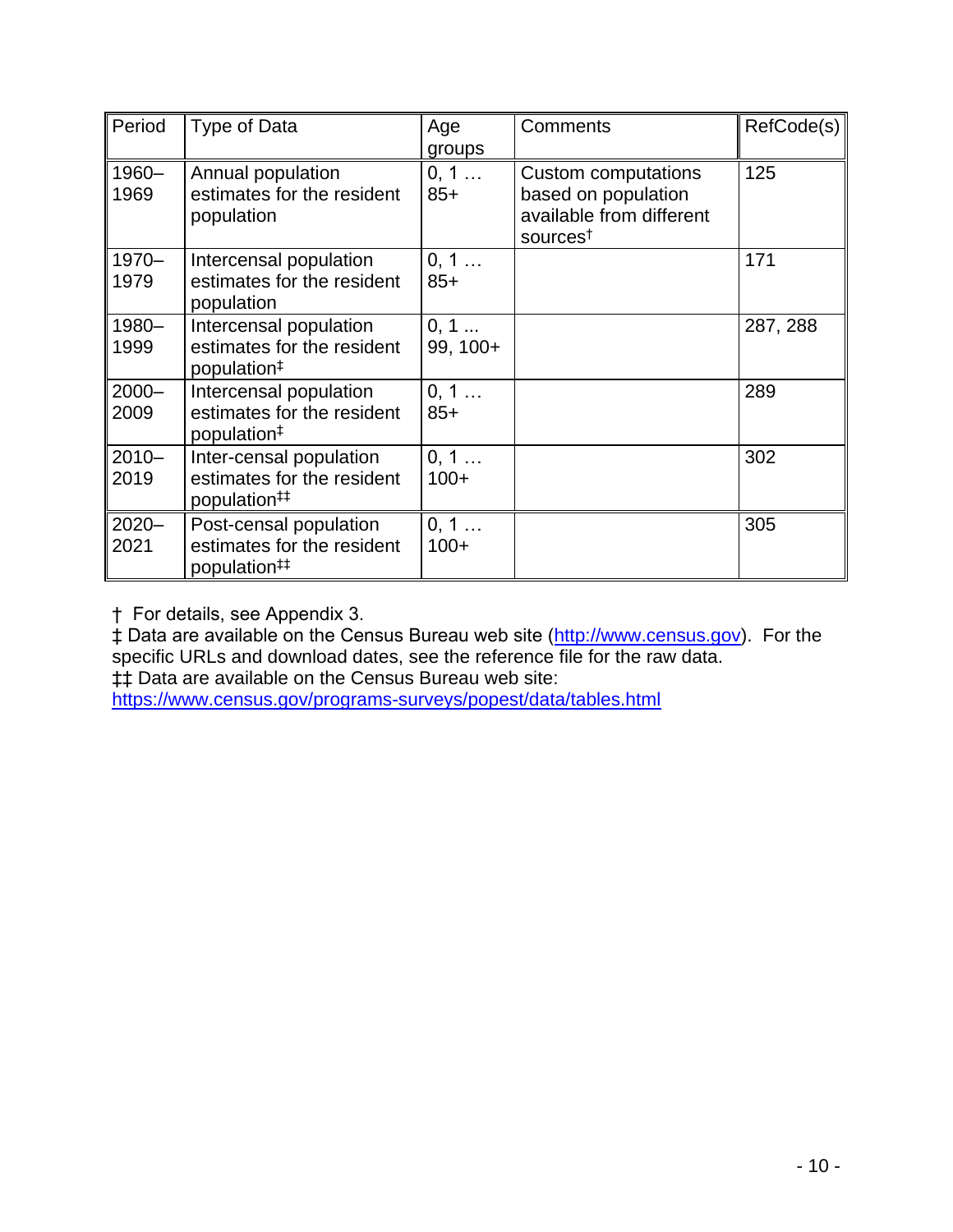## **BIRTHS**

| Period           | Type of Data                                        | Comments                                                                                                                 | RefCode(s) <sup>†</sup>                                                                                                                                                                                                                                                                                  |
|------------------|-----------------------------------------------------|--------------------------------------------------------------------------------------------------------------------------|----------------------------------------------------------------------------------------------------------------------------------------------------------------------------------------------------------------------------------------------------------------------------------------------------------|
| $1933 -$<br>1969 | Annual births for the de<br>facto population by sex | Counts for 1959 have been adjusted<br>to include births that occurred in<br>Hawaii (see section "Births Count"<br>Data") | 3, 23, 75, 87, 91,<br>95, 99, 103, 107,<br>111, 115, 121, 127                                                                                                                                                                                                                                            |
| $1970 -$<br>2020 | Annual births for the<br>resident population by sex | Births to U.S. residents that<br>occurred abroad are excluded as<br>are births to non-residents.                         | 131, 135, 139,<br>143, 147, 151,<br>155, 159, 163,<br>167, 173, 177,<br>181, 185, 189,<br>193, 197, 201,<br>205, 209, 211,<br>213, 215, 217,<br>219, 221, 223,<br>225, 227, 229,<br>235, 237, 239,<br>241, 243, 245,<br>247, 249, 251,<br>255, 259, 263,<br>269, 275, 282,<br>284, 291, 295,<br>300, 304 |

### **BIRTHS BY MONTH**

| Period    | Type of Data                             | Comments                                                                                                                                  | $RefCode(s)^{\dagger}$                         |
|-----------|------------------------------------------|-------------------------------------------------------------------------------------------------------------------------------------------|------------------------------------------------|
| 1933-2010 | Annual number of live<br>births by month | Downloaded from HFD<br>(http://www.humanfertility.org/cgi-<br>bin/getfile.plx?f=USA\20130206\INP<br>UT\USAmonthly.txt&c=USA&tab=in<br>db) | 17, 21, 43, 47, 51,<br>61, 73, 77, 119,<br>257 |
| 2011-2020 | Annual number of live<br>births by month | Births to U.S. residents that<br>occurred abroad are excluded as<br>are births to non-residents                                           | 267, 275, 282,<br>284, 291, 295,<br>300, 304   |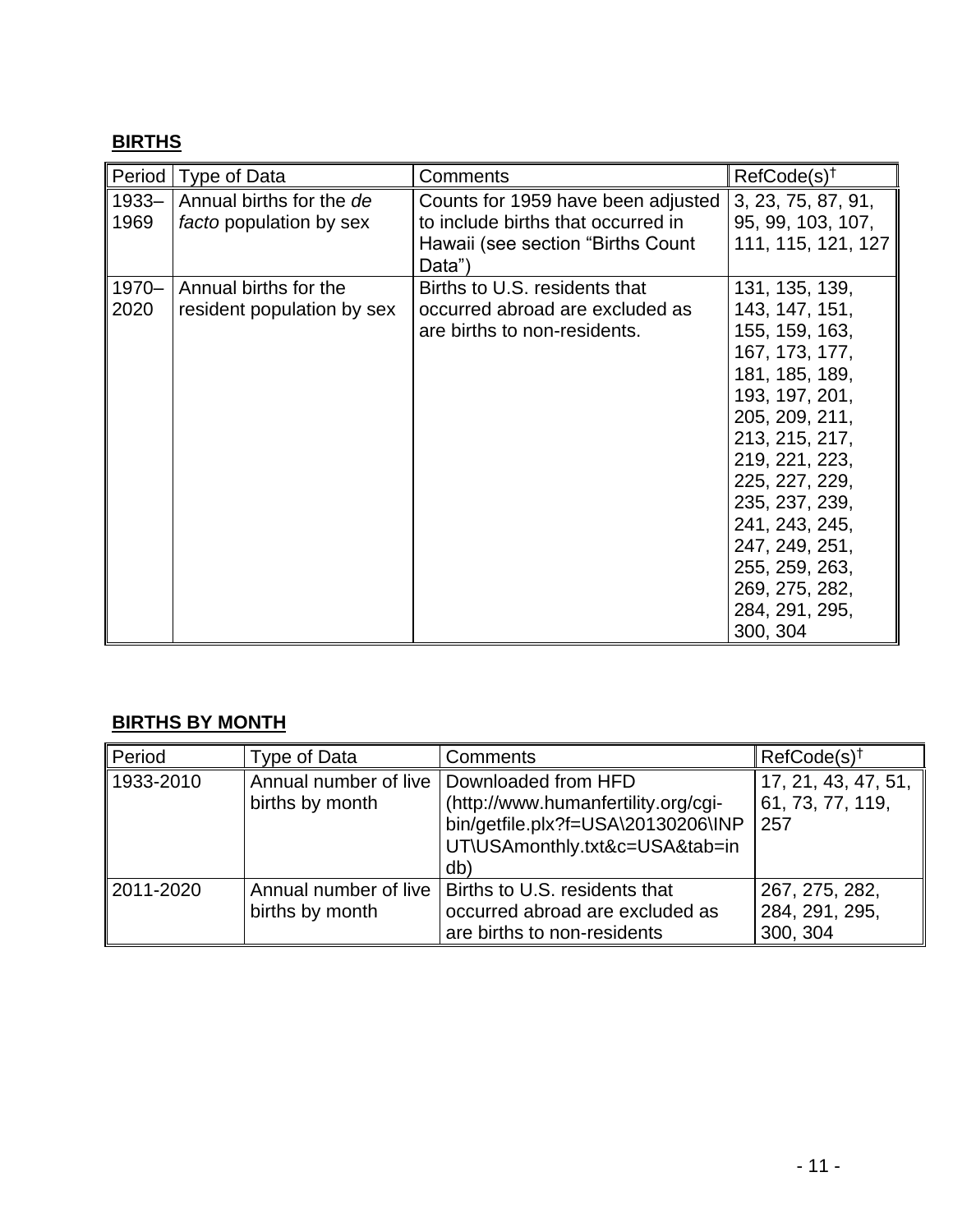# **Appendix 2:**

## Tabulation of 1959-2020 Deaths from the Mortality Detailed Files by Lexis triangle

The method described here was used to derive death counts by Lexis triangle from the NCHS Detailed Mortality Files. As noted in the main text, for years 1989 to 2019, tabulation of deaths by Lexis triangle (age and birth cohort) is possible using the information available in the restricted files made available to us by NCHS through the Berkeley Research Data Center. When the information is inconsistent or missing, it is also possible to use the exact date of death when available to derive death counts by Lexis triangle. The methods used in such cases are described below. They also apply to all years before 1989 when the exact age at death (day/month) or when the month of death are included in the data file. When neither the year of birth, nor the exact date of death (in months or in months and days) are available, the standard HMD methods are applied to deaths tabulated by single year of age.

More specifically, if the date of birth is identified as erroneous because it takes place later than the date of death (as was the case for nearly 300 records out of a total 2,150,466 records of legal residents in 1989), then we use the completed age and the exact date of death to estimate the Lexis triangle as described below. If the completed age and the exact date of birth are inconsistent, then we assume that age is erroneous and we use the date of birth. If either the completed age or the date of birth is missing, we use the remaining information using the method described below. In the very few instances when age is missing and the date of birth and the date of death coincide, the records are split with equal (0.5) weight between the two triangles of the possible cohort-period parallelogram. To summarize, in all cases when the date of birth, the date of death and the age are inconsistent, lacking in details, or missing altogether, all remaining information (including the exact date of death) is used to determine to which Lexis triangle a death is allocated using the following method.

### **GENERAL APPROACH**

Figure 1 illustrates a 1x1 Lexis square (by age and year of death), divided into two Lexis triangles (by age, birth cohort, and year), each of which is further divided into 144 smaller Lexis triangles (by age in months, birth month, and month of death). Suppose that we know a death occurred between July and November (months 7-11) and between age (*x* + 6 months) and (*x* + 8 months) (shown by the red rectangle in Figure 1). The red rectangle includes 16 of the smaller Lexis triangles (by month), of which 15 belong to the lower Lexis triangle (by year) and one to the upper triangle. If we assume that the probability of dying is the same in each of the smaller Lexis triangles, then the probability that such deaths occurred to someone from the older cohort is 1/16. Therefore, among all individual death records that fall within this red rectangle, we assign 1/16<sup>th</sup> of such deaths to the upper triangle and 15/16<sup>th</sup> to lower triangle. This simple example captures the gist of the method.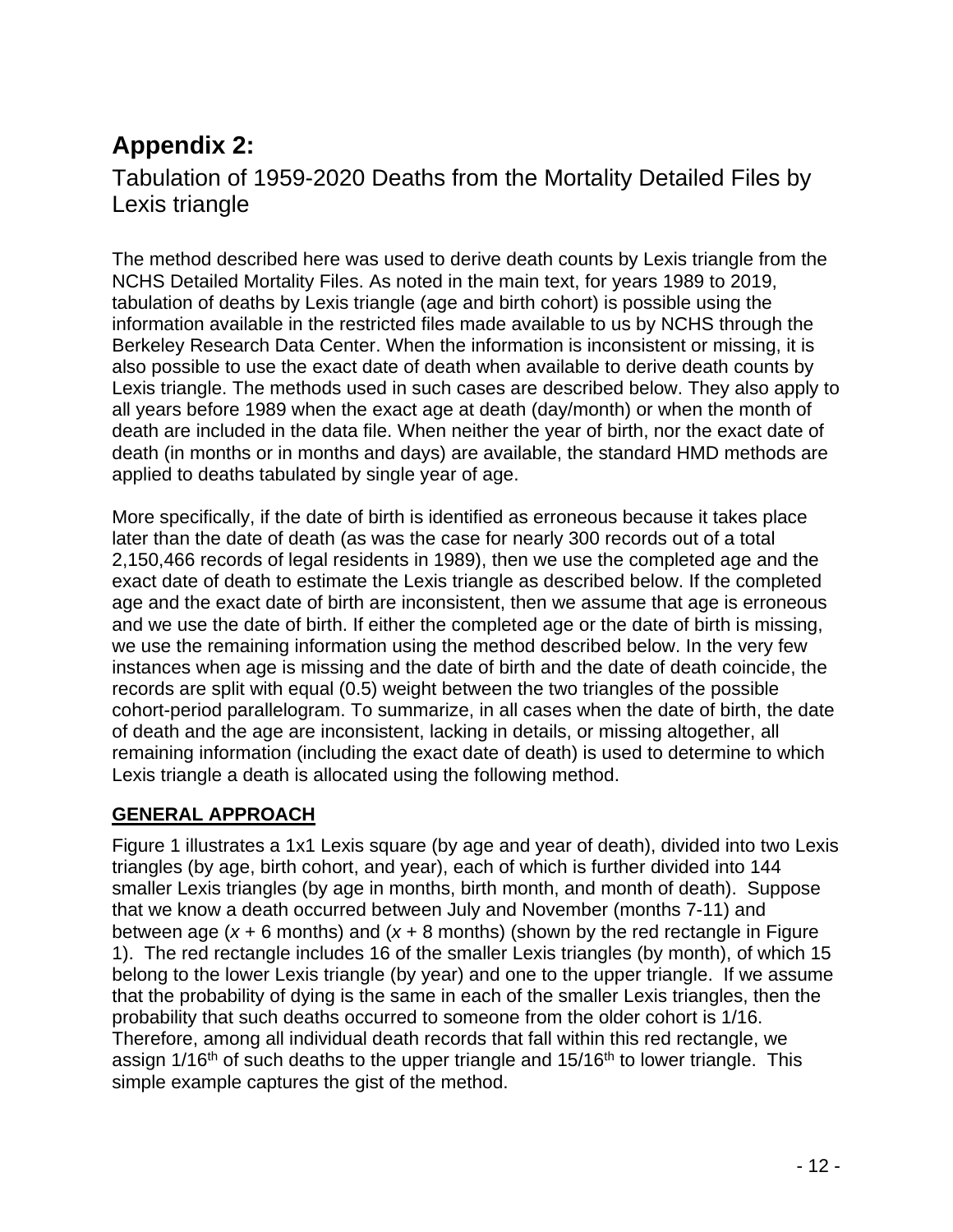

**Figure 1. 1x1 Lexis Square by age (in months) and month/year of death**

### **MONTH OF DEATH AVAILABLE BUT NO DATE OF BIRTH**

For some years (1959–1961 and 1968–1971), only the month and year of death are included in the mortality files (not the day of death or the date of birth). Therefore, within a given 1x1 Lexis square (age by calendar year), we can further split the deaths into 12 rectangles representing the month of death (age by month/year of death), as shown on Figure 2. The proportion of deaths falling within the upper and lower triangles of each rectangle can be computed assuming a uniform distribution of deaths. For example, for deaths occurring in December of year *t* (shown in yellow on Figure 2),  $23/24$ <sup>th</sup> would fall into the lower triangle and  $1/24$ <sup>th</sup> in the upper triangle.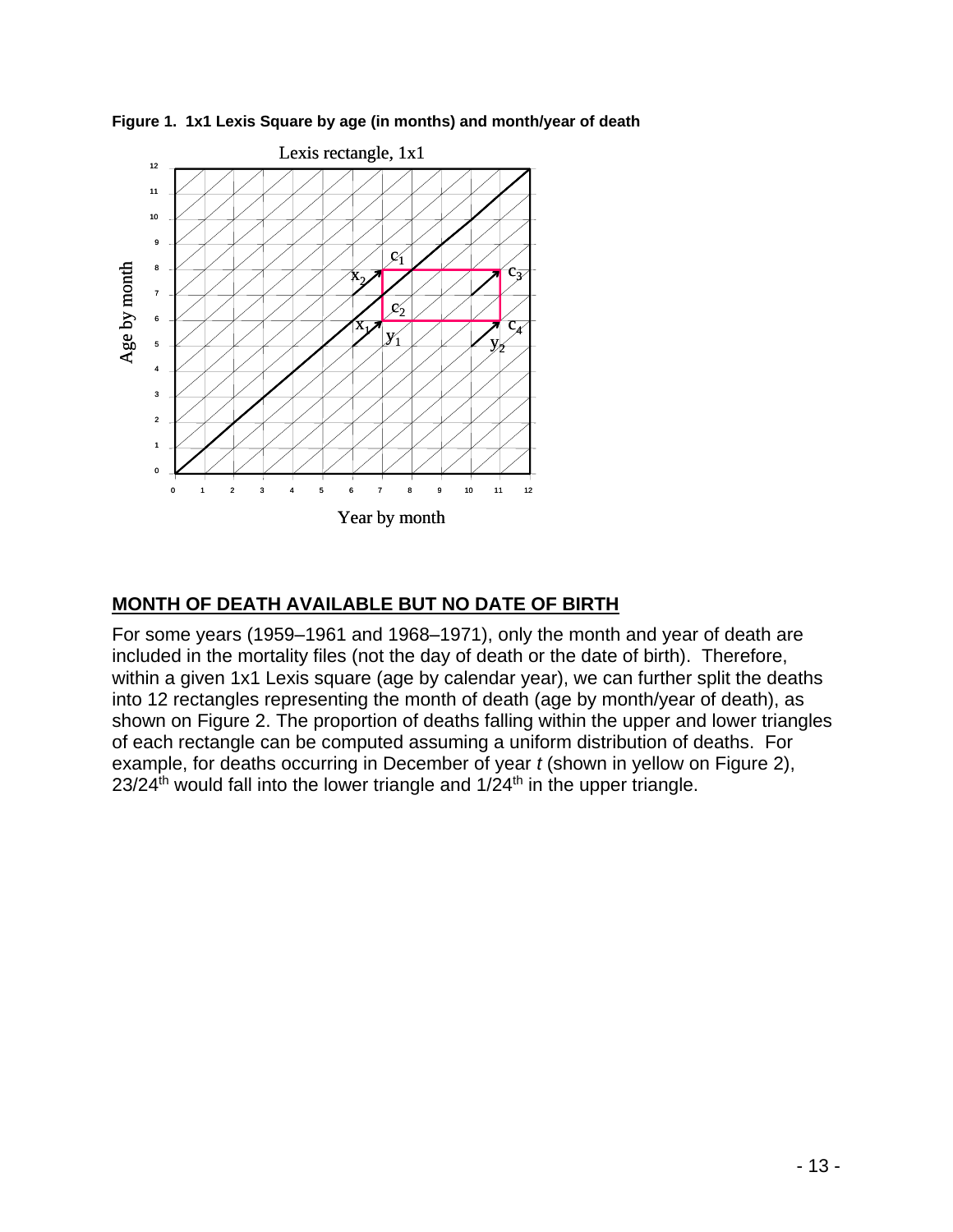



#### **DAY AND MONTH OF DEATH AVAILABLE BUT NO DATE OF BIRTH**

For some other years (1962-1967 and 1972-1988), the files include the complete date of death information but not the date of birth. Therefore, a procedure similar to that described in the previous section is applied. That is, deaths within each 1x1 Lexis square are split into 365 rectangles representing each possible day of death. Again, assuming that deaths are distributed uniformly within each of these rectangles, the proportion of deaths falling within the upper and lower triangles can be computed.

The method is also used to tabulate deaths by Lexis triangles in all years 1989 and later when the date of birth is either inconsistent (with age and year of death) or missing.